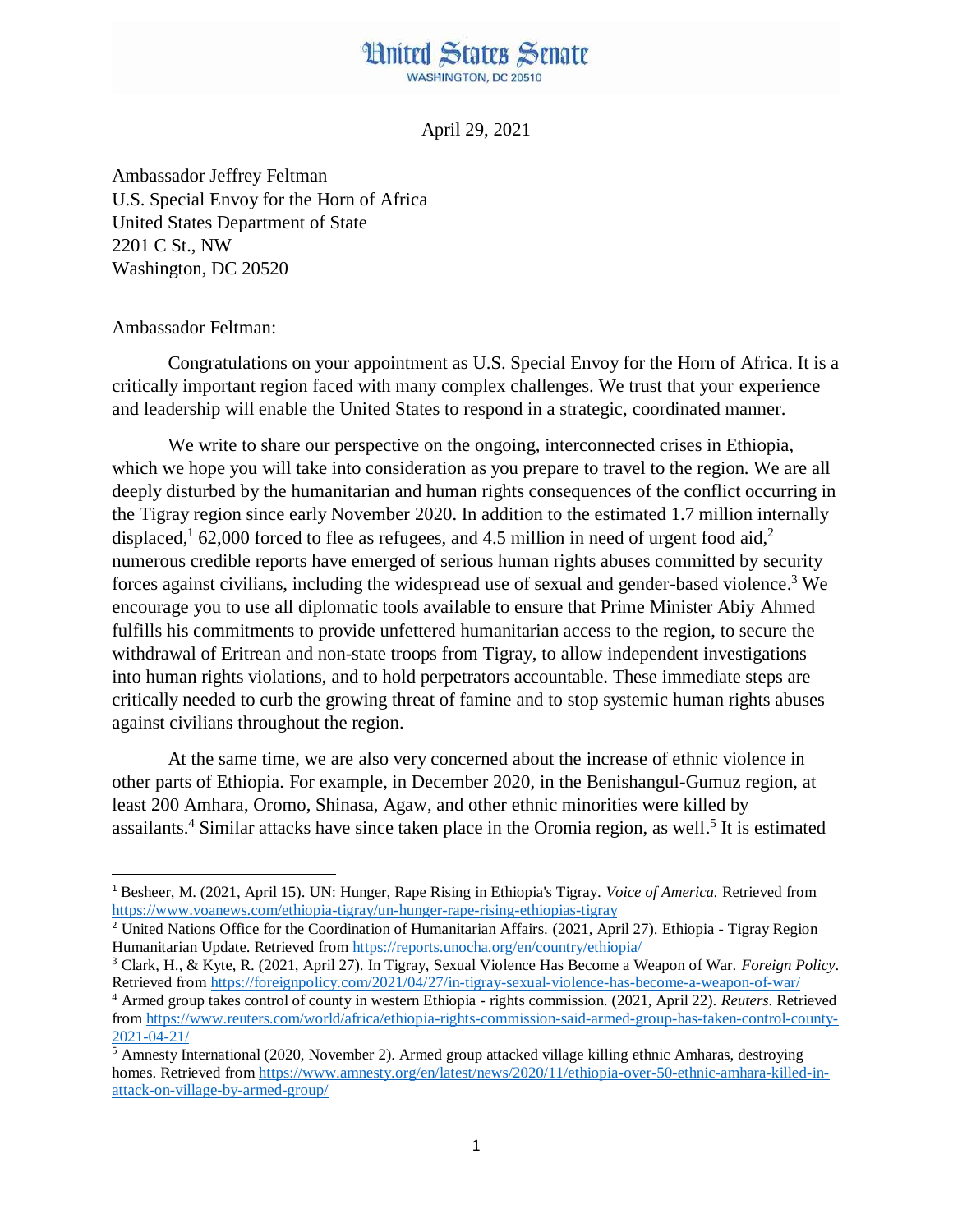## **Hnited States Senate** WASHINGTON DC 20510

that clashes in March and April 2021 in the North Shewa Zone and Oromia Special Zone of the Amhara region, which prompted the Ethiopian government to declare a local state of emergency,<sup>6</sup> left upwards of 400 people dead.<sup>7</sup> And on April 22, 2021, the Ethiopian Human Rights Commission reported that the Sedal Woreda (county), which is home to about 25,000 people and the Grand Ethiopian Renaissance Dam, was "under near full control" of a non-state armed group. 8

This spate of violence has devastated communities. In addition to the displacement in Tigray, more than 655,000 Ethiopians in other parts of the country have been displaced by violence in 2021 alone. <sup>9</sup> The Ethiopian government has left the victims of these attacks without sufficient support, protection, or justice, triggering mass protests across the Amhara region.<sup>10</sup> We must be unequivocal in stating that violence against civilians anywhere, regardless of their ethnicity, religion, or politics, is a threat to Ethiopians everywhere and will not go unanswered.

The destabilizing potential of these trends should not be underestimated, especially in light of the national elections planned for June 5, 2021. These planned elections are not currently on track to meet international standards for freedom, fairness, and transparency. Already, several opposition political parties in Ethiopia have announced plans to abstain from the elections<sup>11</sup> due to a lack of faith that they will be conducted credibly.<sup>12</sup> This fear is based in part on the government's detention of thousands of opposition leaders and supporters, some of whom have been deprived of due process, tortured, or even summarily executed, according to Amnesty International's May 2020 Report.<sup>13</sup> We worry that, if elections move forward without the reforms required to earn the trust of the Ethiopian public, growing ethnic and political tensions across the country will boil over into even greater violence.

For these reasons, in addition to your advocacy surrounding the Tigray conflict, we urge you to advocate for peace, reconciliation, and tolerance throughout Ethiopia. In the immediate term, this means pushing Ethiopia's leaders to curtail violence against civilians by state and non-

 $\overline{a}$ <sup>6</sup> Amid violence, Ethiopia declares state of emergency in Amhara. (2021, April 19). *Al Jazeera.* Retrieved from <https://www.aljazeera.com/news/2021/4/19/ethiopia-declares-state-of-emergency-in-amhara-amid-violence> <sup>7</sup> Scores Killed In Ethiopia Ethnic Strife: Official. (2021, April 23). *Barron's.* Retrieved from

<https://www.barrons.com/news/scores-killed-in-ethiopia-ethnic-strife-official-01619164214?refsec=afp-news>

<sup>8</sup> Armed group takes control of county in western Ethiopia - rights commission. (2021, April 22). *Reuters*. Retrieved from [https://www.reuters.com/world/africa/ethiopia-rights-commission-said-armed-group-has-taken-control-county-](https://www.reuters.com/world/africa/ethiopia-rights-commission-said-armed-group-has-taken-control-county-2021-04-21/)[2021-04-21/](https://www.reuters.com/world/africa/ethiopia-rights-commission-said-armed-group-has-taken-control-county-2021-04-21/)

<sup>&</sup>lt;sup>9</sup> International Displacement Monitoring Center: Ethiopia. (n.d.). Retrieved from [https://www.internal](https://www.internal-displacement.org/countries/ethiopia)[displacement.org/countries/ethiopia](https://www.internal-displacement.org/countries/ethiopia)

<sup>&</sup>lt;sup>10</sup> Protests Happening in Multiple Cities in Amhara Region Denouncing Reports of Targeted Attacks Against Amhara Community. (2021, April 20). *Addis Standard*. Retrieved from [https://addisstandard.com/news-protests](https://addisstandard.com/news-protests-happening-in-multiple-cities-in-amhara-region-denouncing-reports-of-targeted-attacks-against-amhara-community/)[happening-in-multiple-cities-in-amhara-region-denouncing-reports-of-targeted-attacks-against-amhara-community/](https://addisstandard.com/news-protests-happening-in-multiple-cities-in-amhara-region-denouncing-reports-of-targeted-attacks-against-amhara-community/)

<sup>11</sup> OFC, OLF Call for Dialogue, National Consensus before Elections; OLA Calls for Ceasefire and Preconditioned National Dialogue. (2021, April 29). *Addis Standard*. Retrieved from [https://addisstandard.com/news-ofc-olf-call](https://addisstandard.com/news-ofc-olf-call-for-dialogue-national-consensus-before-elections-ola-calls-for-ceasefire-and-preconditioned-national-dialogue/)[for-dialogue-national-consensus-before-elections-ola-calls-for-ceasefire-and-preconditioned-national-dialogue/](https://addisstandard.com/news-ofc-olf-call-for-dialogue-national-consensus-before-elections-ola-calls-for-ceasefire-and-preconditioned-national-dialogue/)

<sup>12</sup> ONLFofficial. (2021, April 19). #ONLF, #FEP and EZEME #Somali Sections and representatives of independent candidates joint statement regarding suspending election activities in the #Somalistate until a credible election process is put in place. [Tweet].<https://twitter.com/ONLFofficial/status/1384037920462446595>

<sup>13</sup> *Ethiopia: "Beyond Law Enforcement," Human Rights Violations by Ethiopian Security Forces in Amhara and Oromia* (Publication). (2020, May 29). Retrieved<https://www.amnesty.org/en/documents/afr25/2358/2020/en/>